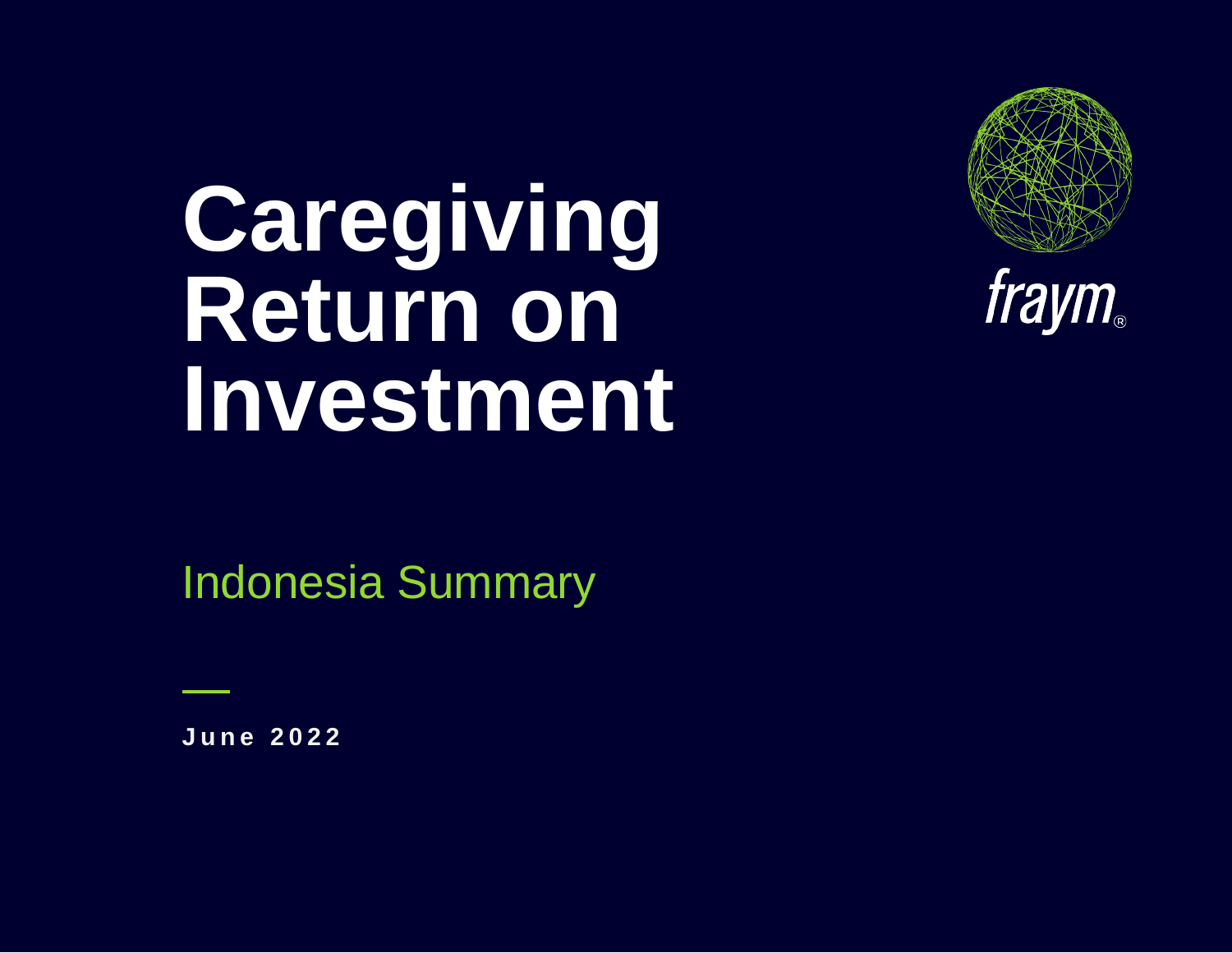## **Table of Contents**

- I. Study Overview
- II. Indonesia Summary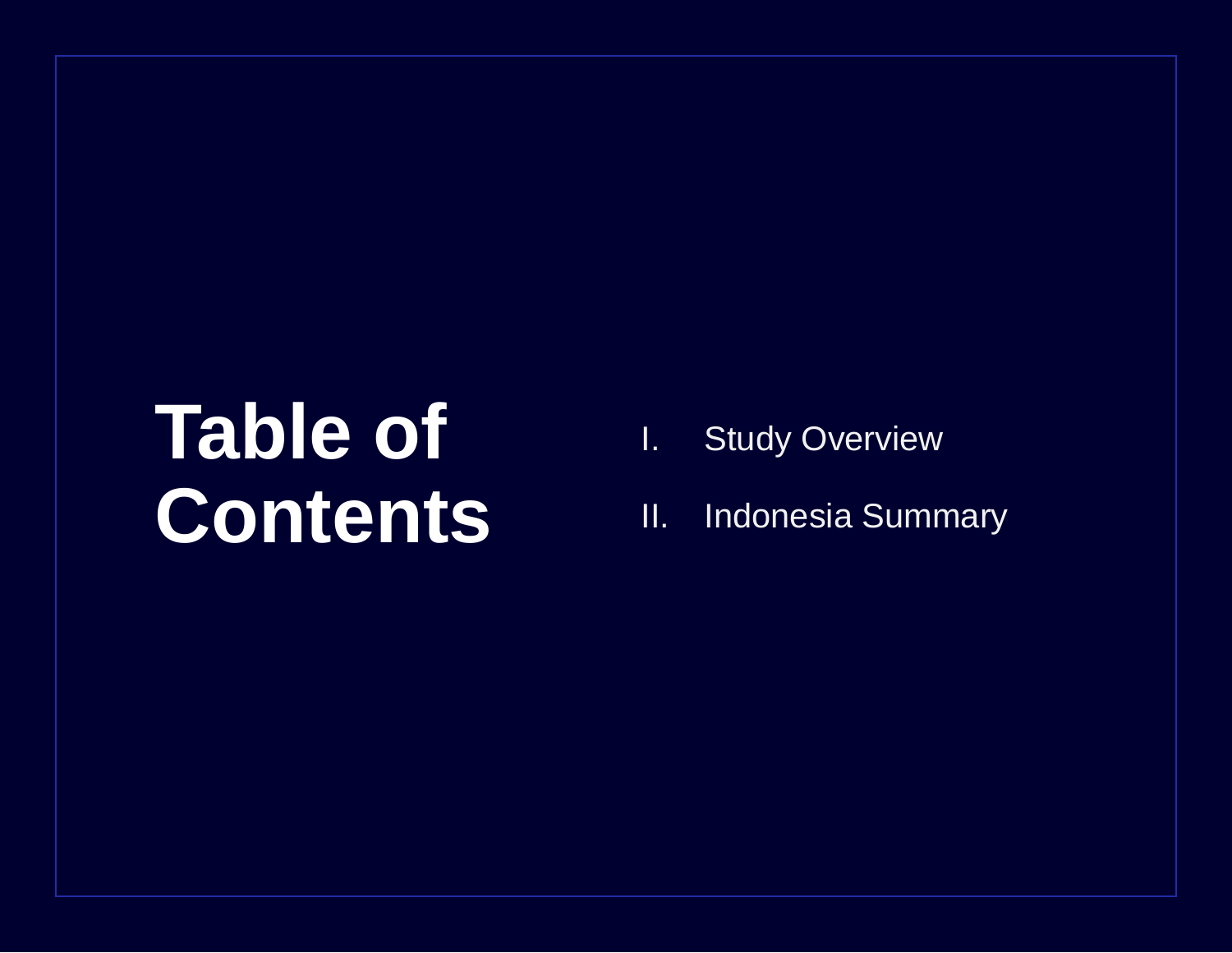# **Study Overview**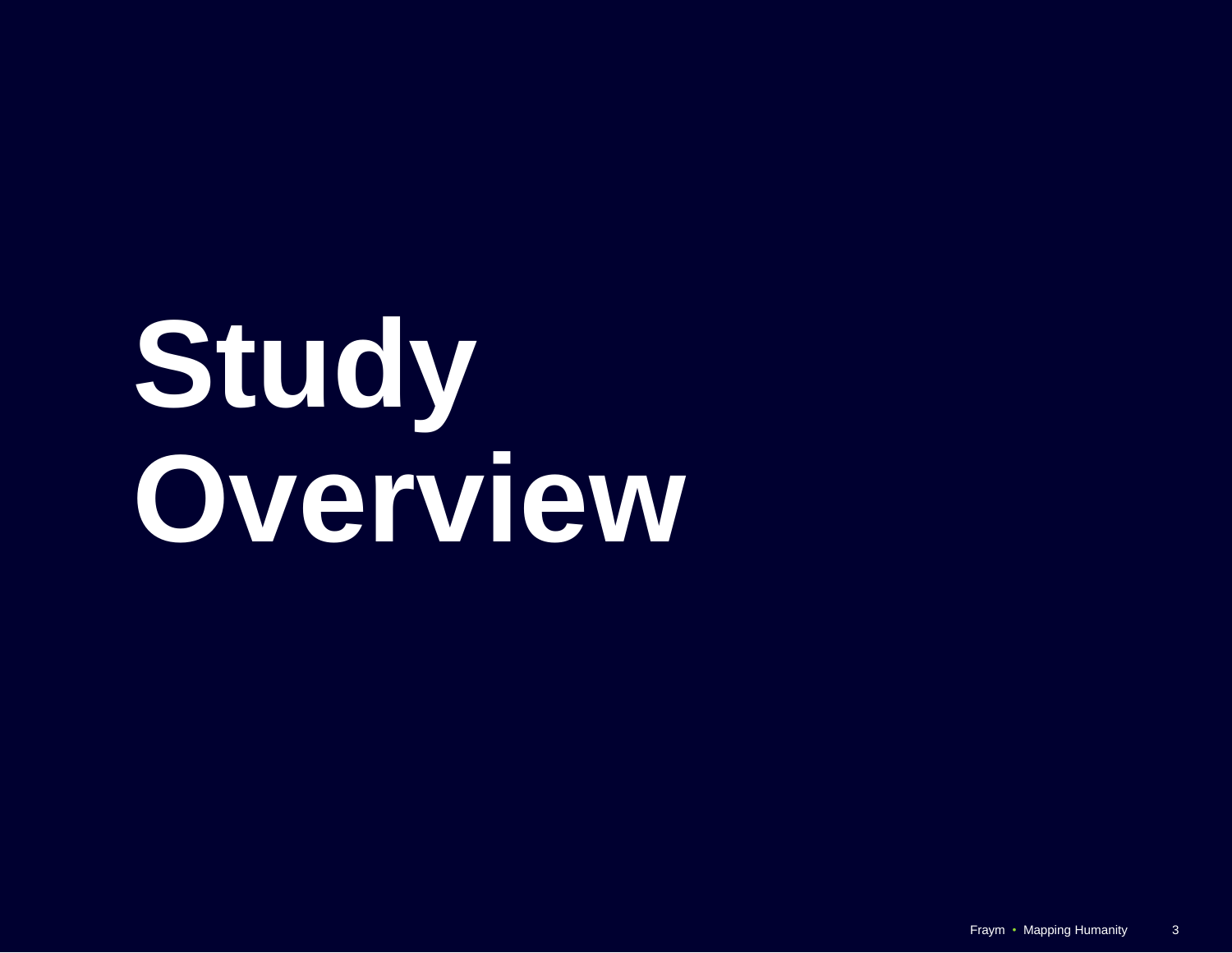## **Study Overview**

The cross-country Caregiving Return on Investment (ROI) study examines whether existing primary caregivers would plan to enter or re-enter the labor force, along with information about the type of expected economic activity, if safe and quality childcare services were available. Fraym also analyzes existing household approaches to child caregiving, satisfaction with existing early childhood services, obstacles to accessing care services, and preferences for alternative care arrangements.

This report provides the summary findings from the Indonesia analysis.

Fraym conducted large, nationally-representative surveys in five countries:

- In India, Fraym surveyed 20,818 respondents aged 18 or older. Fielding occurred between 1 February 2022 and 2 March 2022.
- In Indonesia, Fraym surveyed 5,728 respondents aged 18 or older. Fielding occurred between 24 January and 7 February 2022.
- In Kenya, Fraym surveyed 4,857 respondents aged 18 or older. Fielding occurred between 24 January 2022 and 10 February 2022.
- In Nigeria, Fraym surveyed 4,922 respondents aged 18 or older. Fielding occurred between 31 January 2022 and 9 February 2022.
- In South Africa, Fraym surveyed 5,920 respondents aged 18 or older. Fielding occurred between 16 December 2021 and 7 January 2022.

Additional details concerning primary data collection – including sample frame, demographic and socioeconomic quotas, sample weights, and other related methodological aspects - will be available in forthcoming policy research papers for each of the focus countries.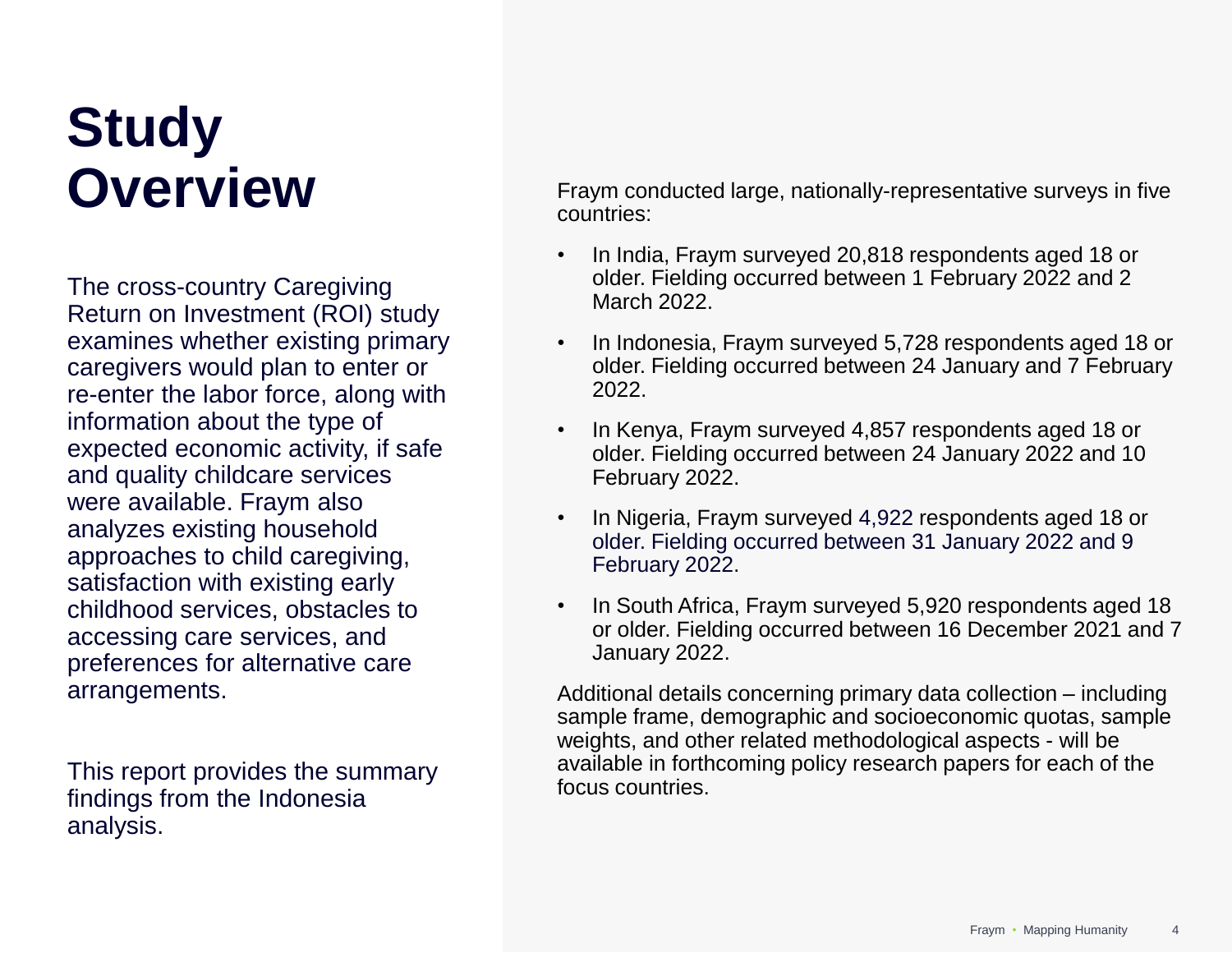## **STUDY OVERVIEW**

## **Focus Population Sub-Groups**

Fraym focused specifically on households with children under the age of compulsory education. All other respondents were still asked the series of questions related to national policies and views about whether child caregiving services should be provided to needy families.

Fraym focused on two specific and distinct subpopulation groups for further analysis.

- (i) Primary caregivers who had children under the age of compulsory education living in the household.
- (ii) Non-primary caregivers who had children under the age of compulsory education but used other forms of childcare arrangements.

#### Adults with children under the age at which compulsory education begins<sup>7</sup> Primary **Caregiver** Non-**Primary Caregiver** Adults who report themselves or their spouse or partner as the primary childcare provider Adults who report using some other type of childcare arrangements rather than parents, including facilities, hired caregivers, relatives, neighbors, or friends Adults who do not have young children living in the household, which are asked about the state of child caregiving in the country and a range of other related topics Adults without young children living in the household **Focus Population Sub-Groups**

Note 1: Schooling is compulsory beginning at age seven in South Africa and Indonesia and at age six in Kenya, India, Nigeria.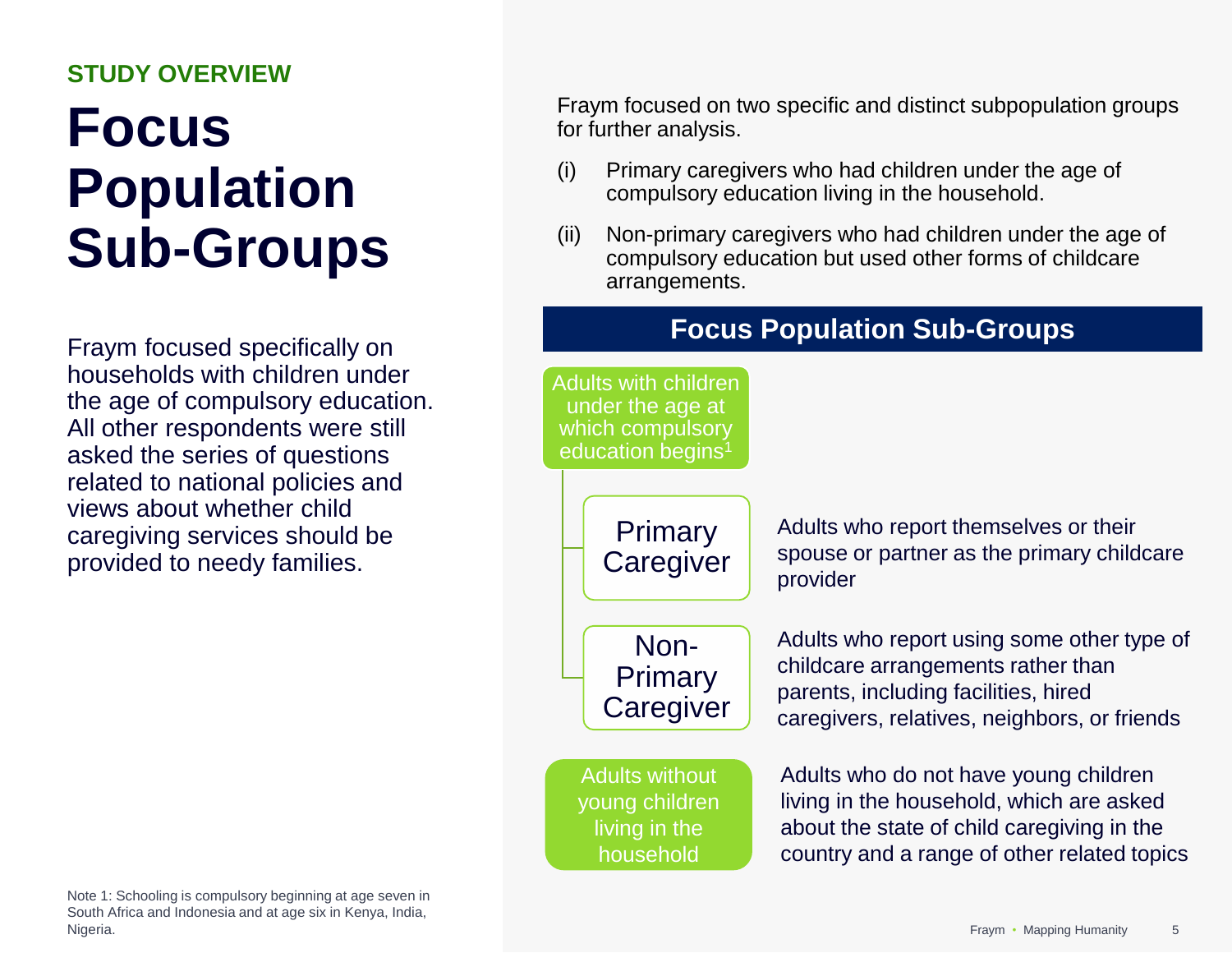## **STUDY OVERVIEW**

## **Labor Force Participation Impact**

Fraym investigated the potential impact of child caregiving policies and programs on labor force participation rates for primary caregiver households.

#### **Key Steps Labor Force Participation Impact Calculations**

Report the percentage of all households whereby at least one of the spouses/partners who are primary caregivers would join or rejoin the workforce if affordable childcare services were available (based upon Fraym survey data results).

**2**

**3**

**1**

Convert this into an absolute number of entrants or reentrants into the labor force by multiplying this percentage figure by the total number of households in the country (based upon national statistics office data).

Report the most recent labor force participation rate available for each focus country (based upon official labor force survey data).

**4**

Calculate the potential labor force participation rate change by comparing the projected impact to the most recently available participation rate data (based upon official labor force survey data).

Additional detail on the methodology and data sources will be available in forthcoming policy research papers for each of the focus countries.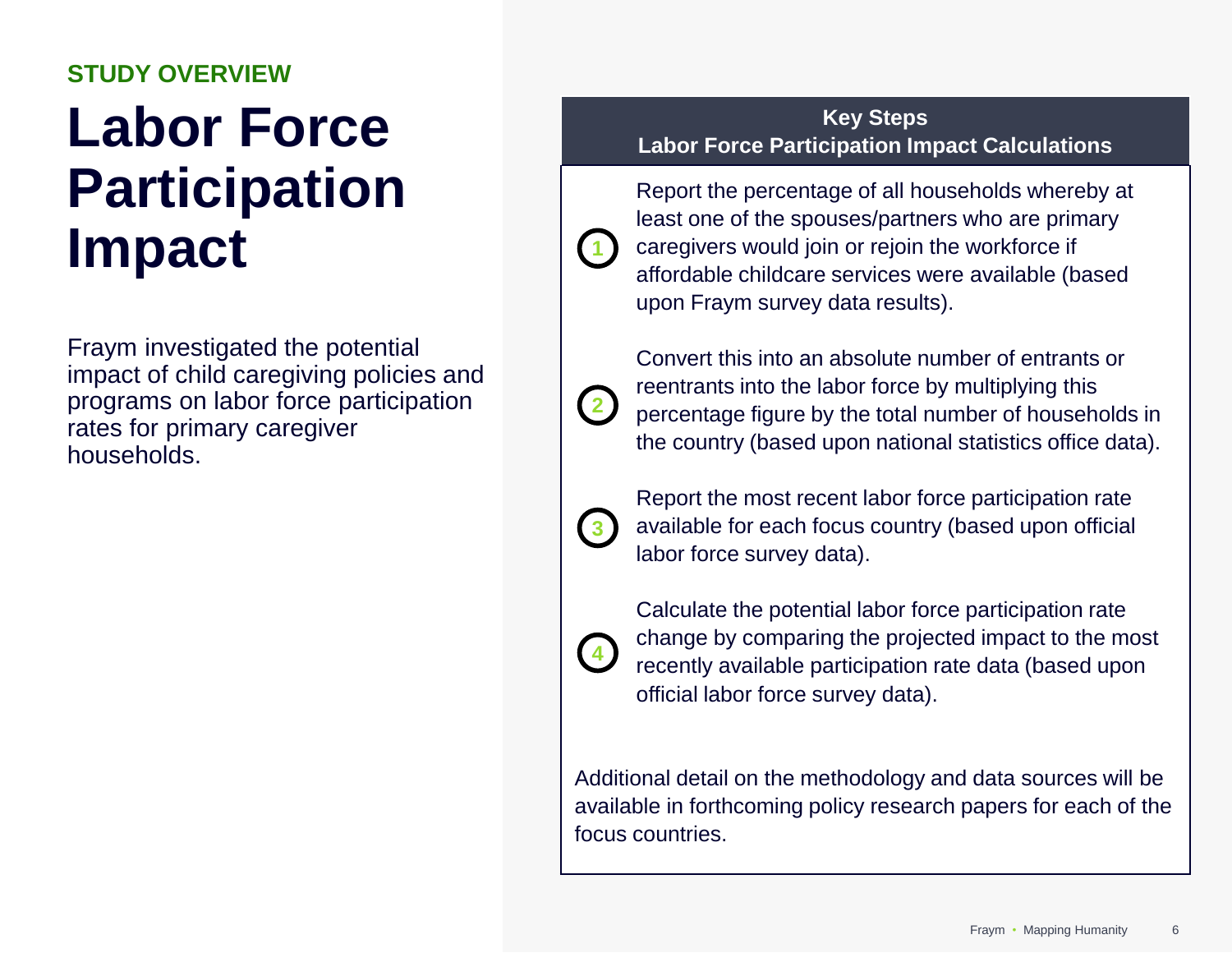## **STUDY OVERVIEW**

## **Return on Investment Model Assumptions**

In this study, Fraym also investigated the potential impact of child caregiving policies and programs on potential household earnings if existing primary caregivers were able to access affordable caregiving services.

Fraym analyzed the economic benefits and costs in a scenario where caregiving were made available for primary caregivers who:

- (i) Were age 18 or older with at least one young child under the age at which compulsory education begins in the country;
- (ii) Were unemployed at the time of the survey; and
- (iii) Would plan to look for income generating work if safe and affordable childcare was available and accessible.

Fraym then estimated how much economic benefit these key caregivers could reasonably expect to earn through entering or reentering the labor force.

Further details will be available in forthcoming policy research papers for each of the focus countries.

#### **Key Assumptions for ROI Calculation**

- For income estimates we apply the average reported earnings by occupation type that the primary caregiver or their spouse/partner reportedly would pursue.
- For childcare cost estimates we apply the average reported current childcare costs by occupation type.
- We also consider a more conservative scenario that incorporates a discount for the national unemployment rate into the ROI assumptions. This more conservative scenario is reported in a footnote on the respective country slides as a lower bound estimate.

<u>Francisco – Maria Humanity 7, matematik</u>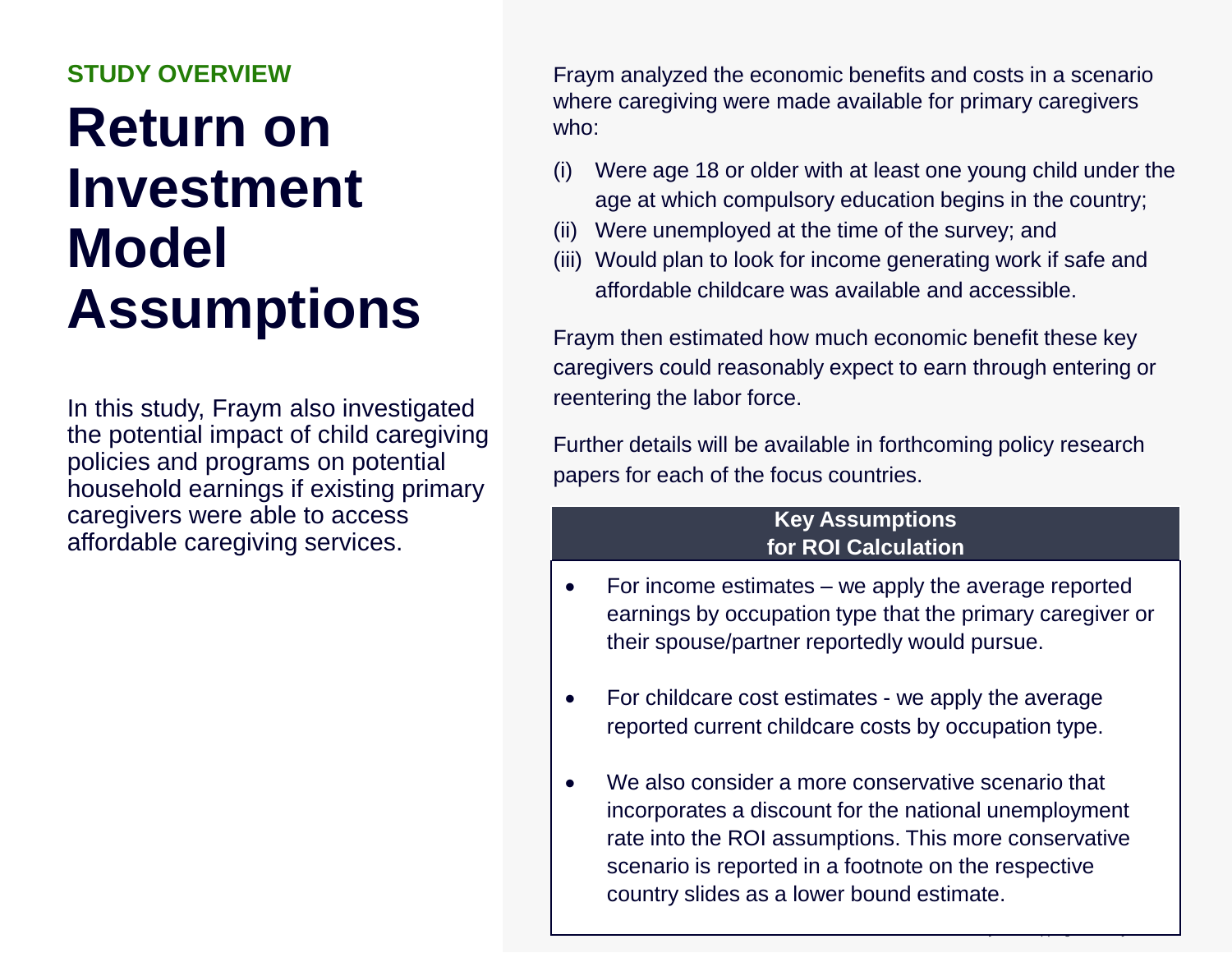# **Indonesia Summary**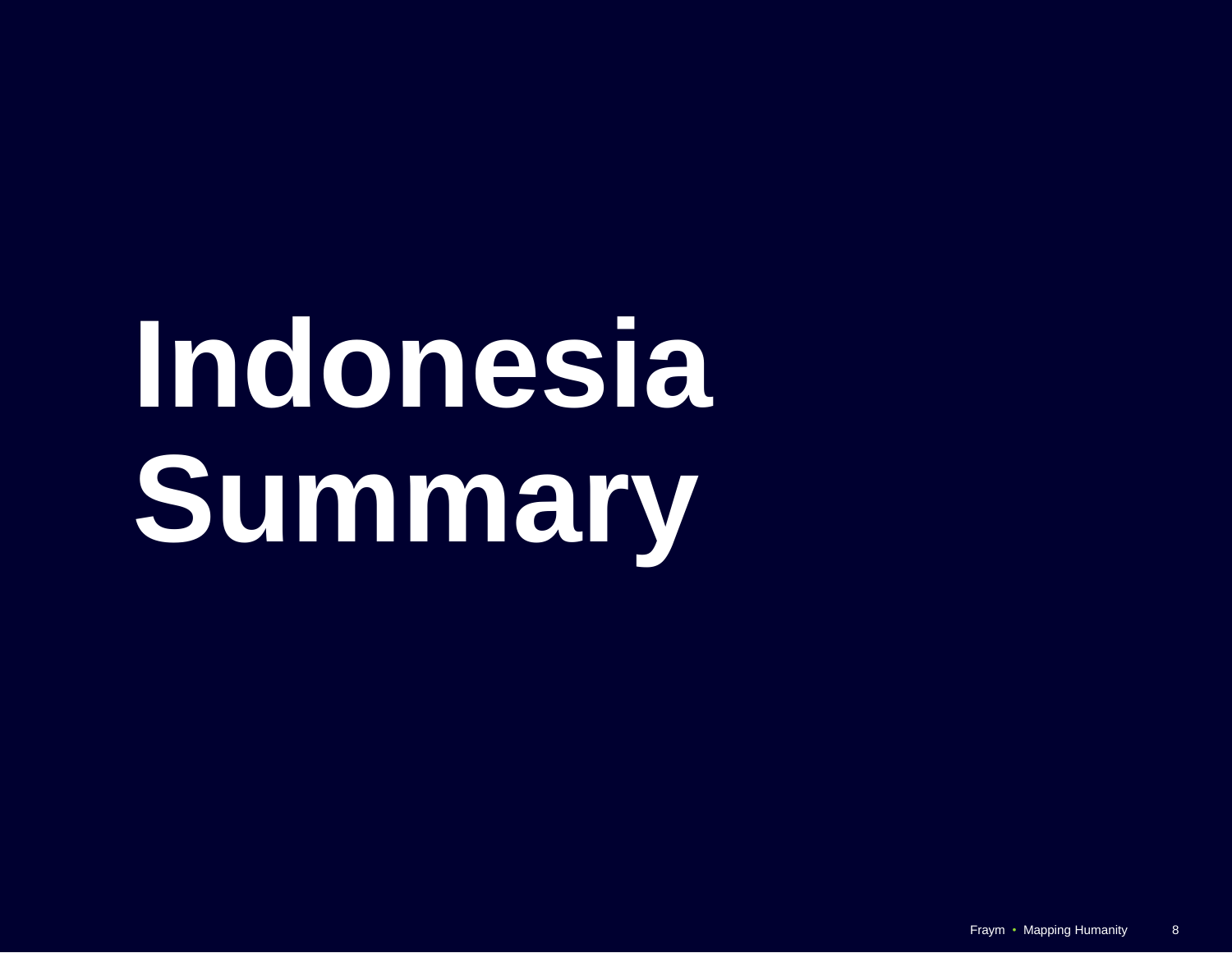## Addressing primary caregivers' childcare needs could lead to **6-percentage point increase in the labor force participation rate, or roughly 13 million people.**

For every \$1 invested in childcare programming in Indonesia, **primary caregivers could generate up to \$3 in benefits through entering the labor force**.

**Covid-19 restrictions is the most cited barrier to changing childcare arrangements**, followed by safety concerns.

There is **widespread public support for subsidized child caregiving for needy families** across Indonesia – 85% nationally.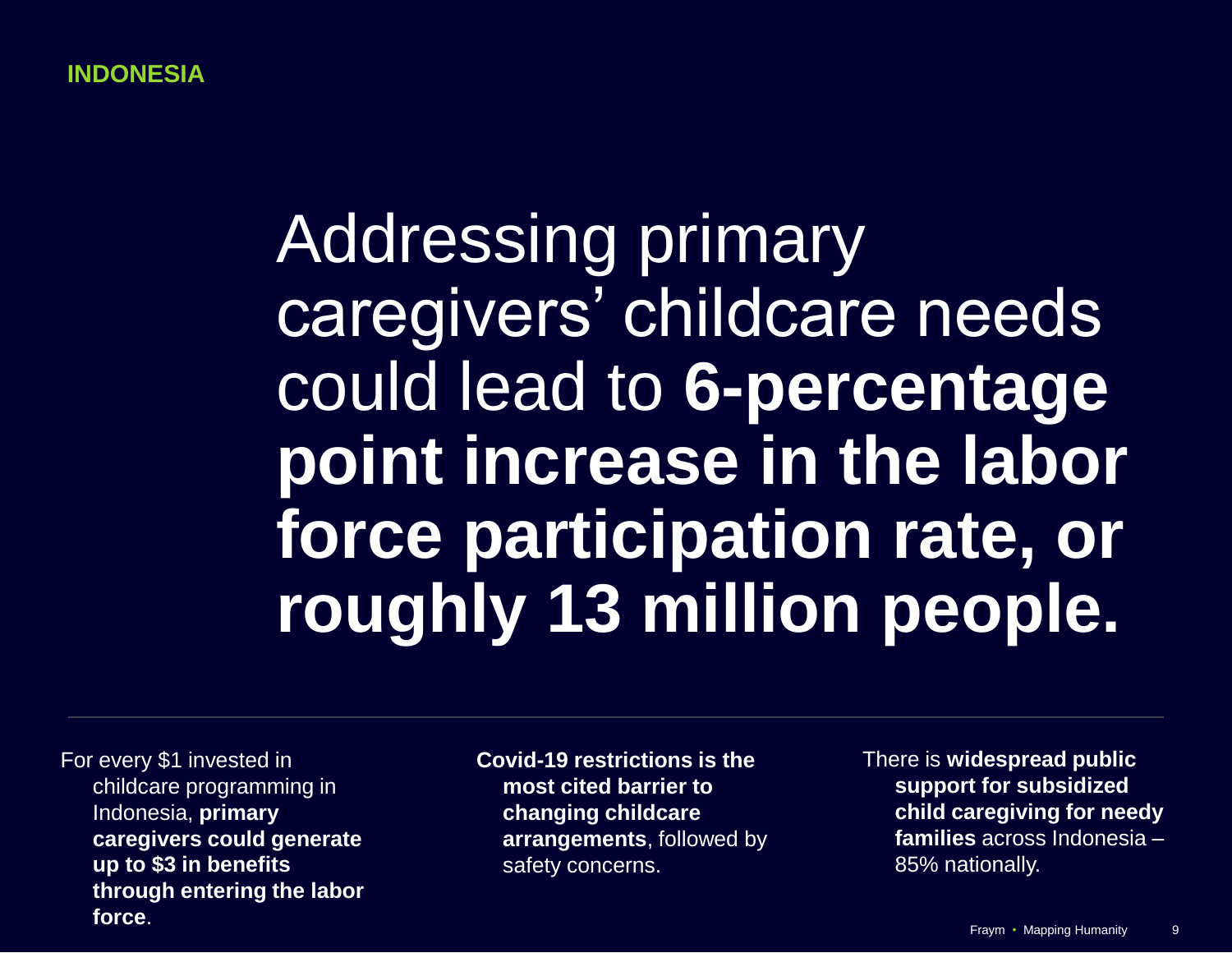## **Labor Force Participation INDONESIA**

There are 207 million Indonesians of economically active age; of which, roughly 67 million currently are not in the national labor force.<sup>1</sup>

Roughly 18% of households have a primary caregiver that would plan to join or rejoin the labor force if affordable childcare services was available.

| Indonesia:                                                               |                   |  |
|--------------------------------------------------------------------------|-------------------|--|
| <b>Labor Force Participation Implications</b>                            |                   |  |
| <b>Labor Force Participation Rate Input</b>                              | <b>Key Figure</b> |  |
| Primary Caregivers with Intent to Join/Rejoin Labor Force (% of all HHs) | 18%               |  |
| 73 million<br><b>Total Number of Households</b>                          |                   |  |
| <b>New Labor Force Entrants or Reentrants</b>                            | 13.1 million      |  |
| Current Labor Force Participation Rate (Aug 2021) <sup>1</sup>           | 67.8%             |  |
| Potential Labor Force Participation Rate (with Childcare Program)        | 74.1%             |  |
| <b>PARTICIPATION RATE CHANGE</b>                                         | 6.3 pp            |  |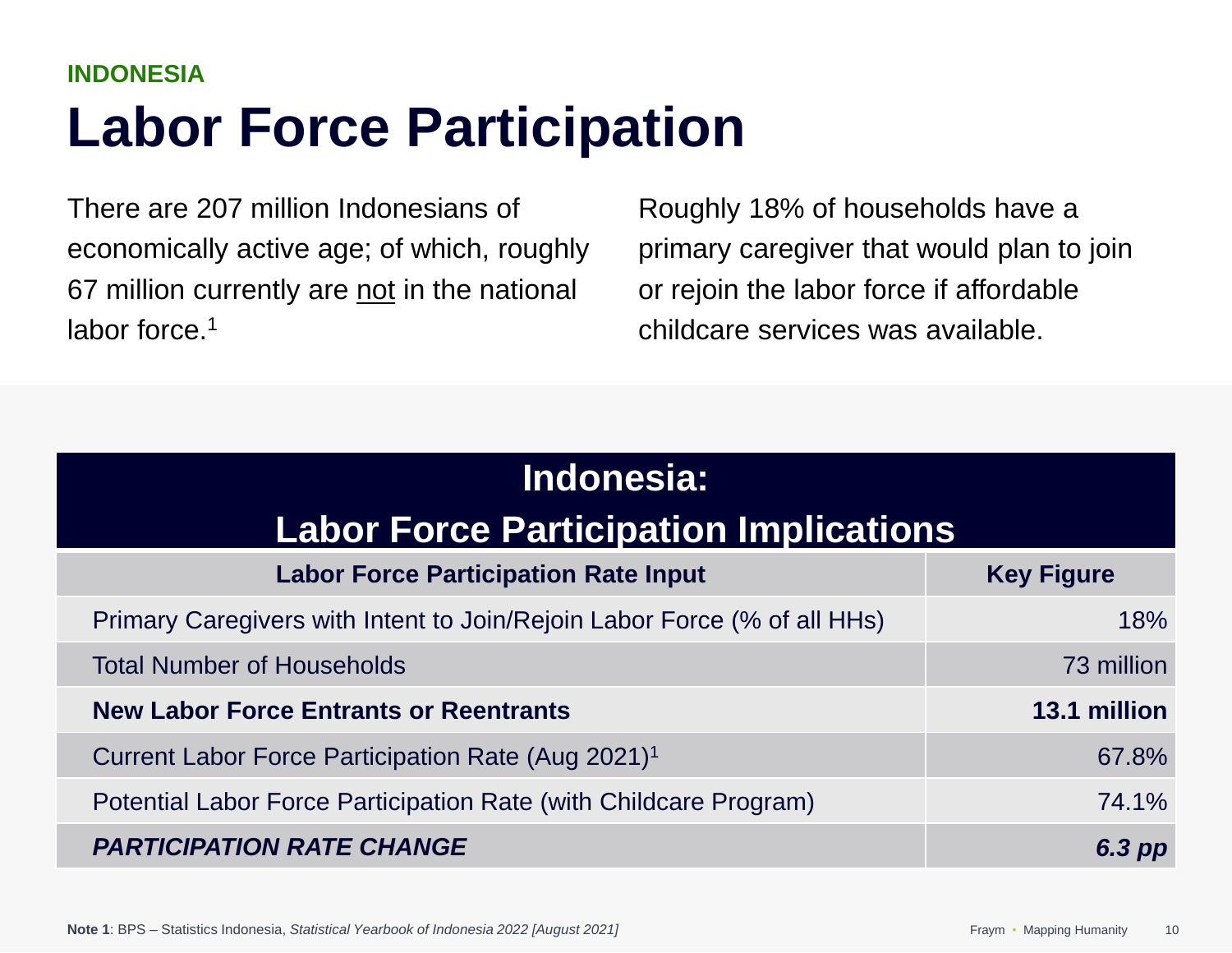## **Return on Investment INDONESIA**

Primary caregivers in Indonesia expect to earn **\$5,600 annually**, on average, if they were to return to the labor force.

Primary caregivers and their partners spend on average **\$1,700 each year on childcare**.

| Indonesia:                                          |                                   |  |
|-----------------------------------------------------|-----------------------------------|--|
| <b>Return on Investment Summary<sup>1</sup></b>     |                                   |  |
| <b>Return On Investment</b>                         | <b>Average ROI per Respondent</b> |  |
| <b>Benefits from Employment</b>                     | \$5,600                           |  |
| Costs of Childcare <sup>2</sup>                     | \$1,700                           |  |
| ROI Expected from Childcare Policy (Benefit – Cost) | \$3,900                           |  |
| Margin (Expected ROI / Benefit)                     | 70%                               |  |
| ROI Impact Per \$1 Invested                         | \$3                               |  |

**Note 1:** Under more conservative assumptions which discount the Benefits from Employment using the latest national unemployment rate (Annual 2021), the lower bound of the ROI Impact per \$1 Invested is \$3.

**Note 2**: The costs of childcare figure in the model is derived from the average annual reported childcare costs among parents with young children who are non-primary caregivers and pay for child caregiving services in cash.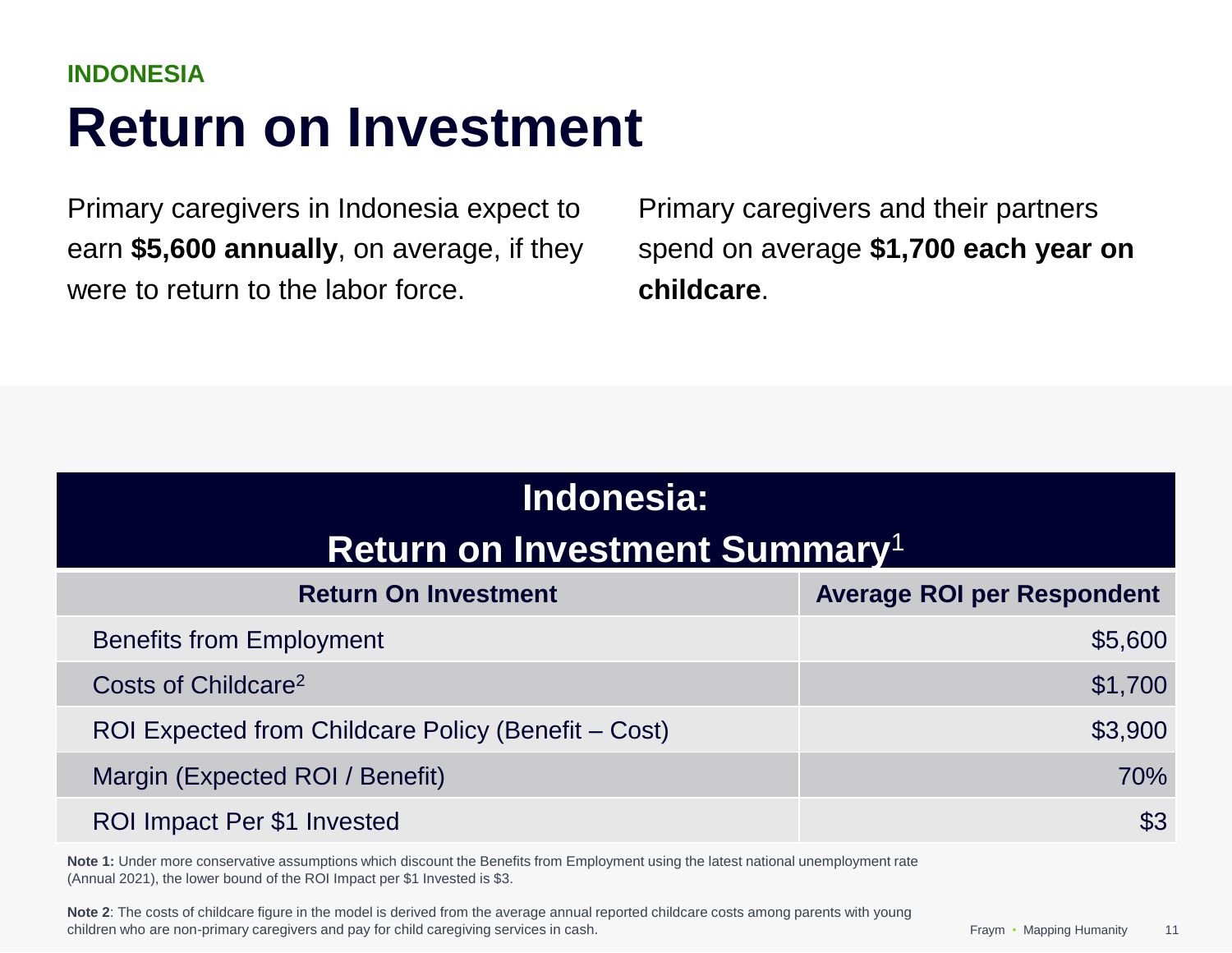# **Public Support for Early Child Caregiving**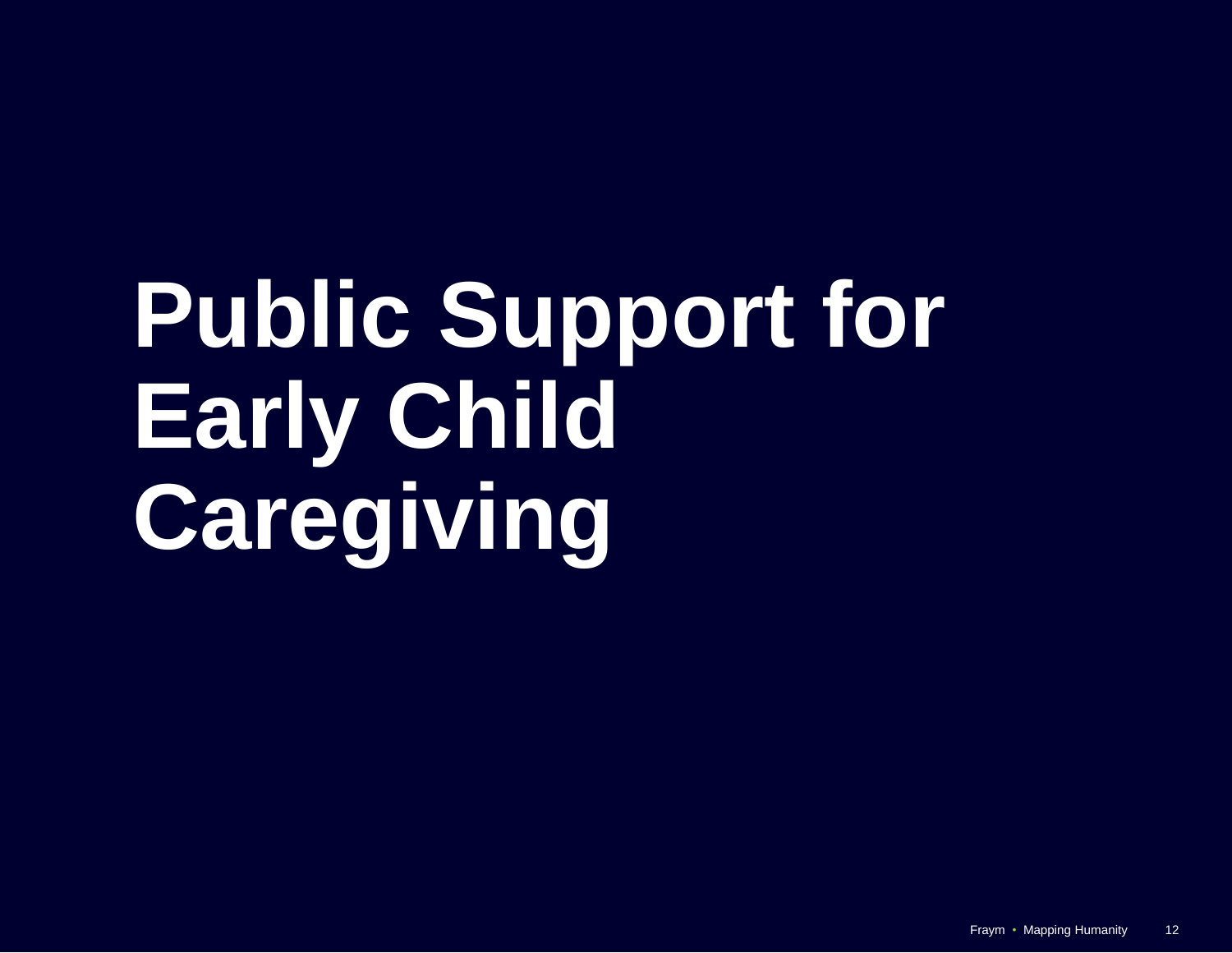## **INDONESIA PUBLIC SUPPORT**

## **The majority of Indonesians support providing subsidized care for those families in need.**

Overall, 85% of Indonesians believe that the government should support access to childcare services for children under six either for free or at a discounted and affordable price for those families in need. As with other focus countries, this level of super majority support holds true across every demographic group in the country spanning gender, age brackets, geographic area, and socioeconomic status.

## **Support for Subsidized Child Caregiving**



**Source**: Fraym nationally representative survey of 5,728 Indonesian adults conducted between 24 January 2022 and 7 February 2022.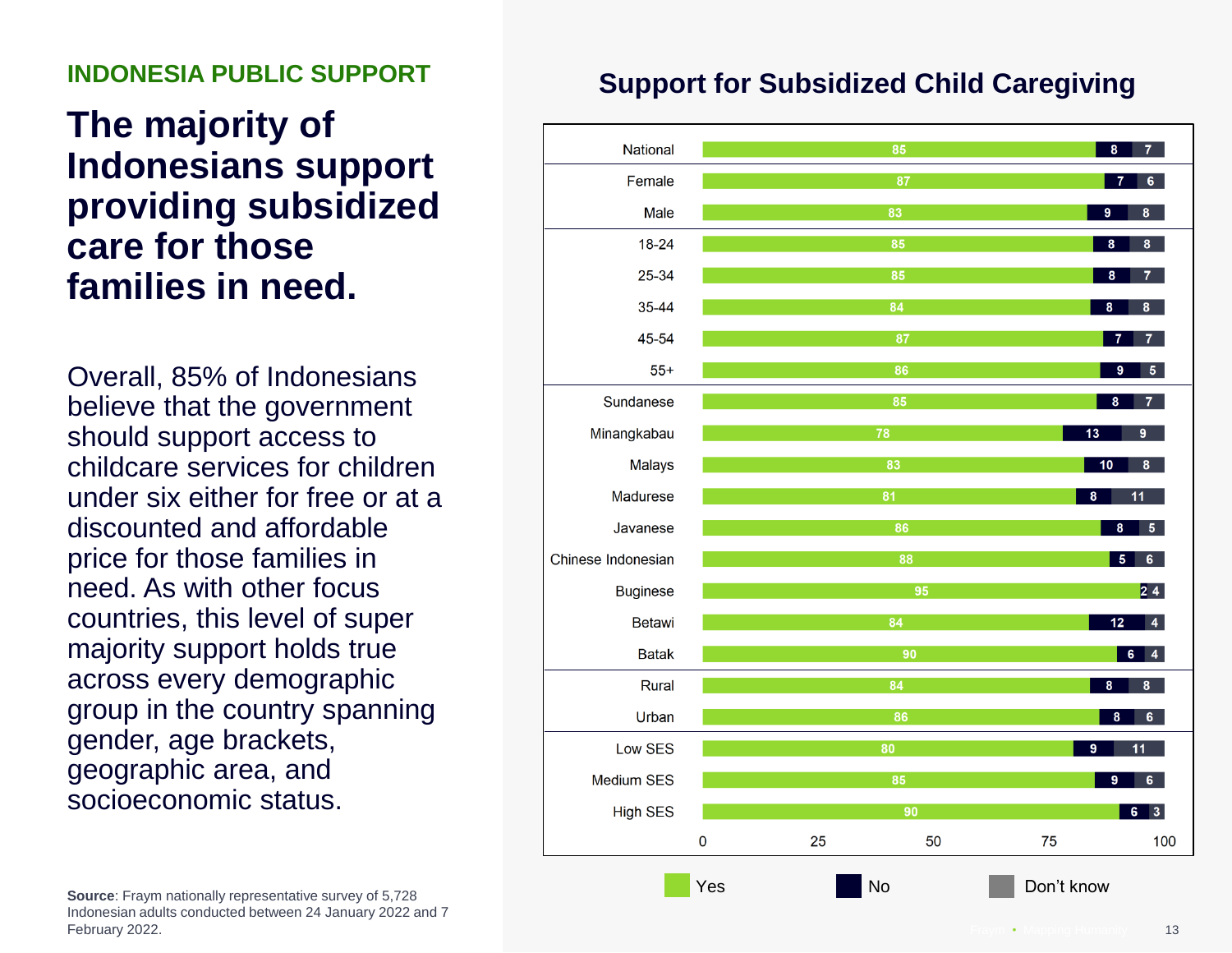#### **INDONESIA PUBLIC SUPPORT**

## **Support for government subsidized childcare is high throughout Indonesia.**

Support for government subsidized childcare is extremely high across Indonesia. Even in provinces with the lowest support, nearly three-quarters or more of adults are in favor of government subsidized childcare.

### **Percent of adults who believe the government should subsidize childcare services**

**73% 100%**

**Source**: Fraym nationally representative survey of 5,728 Indonesian adults conducted between 24 January 2022 and 7 February 2022.

**Survey Question**: **"**Do you believe that the government should support access to childcare services for children under six either for free or at a discounted and affordable price for those families in need?"

## **Support for Subsidized Child Caregiving**



| <b>Bottom 10 Provinces</b> | <b>Estimated Percent of Adults</b><br>(18+) Who Support Subsidized<br>Care |
|----------------------------|----------------------------------------------------------------------------|
| Papua                      | 73%                                                                        |
| <b>Maluku Utara</b>        | 75%                                                                        |
| Kalimantan Tengah          | 78%                                                                        |
| Kepulauan Bangka Belitung  | 78%                                                                        |
| Papua Barat                | 78%                                                                        |
| <b>Maluku</b>              | 78%                                                                        |
| <b>Kalimantan Timur</b>    | 79%                                                                        |
| Sulawesi Tengah            | 79%                                                                        |
| Sulawesi Tenggara          | 79%                                                                        |
| Sumatera Selatan           | 80%                                                                        |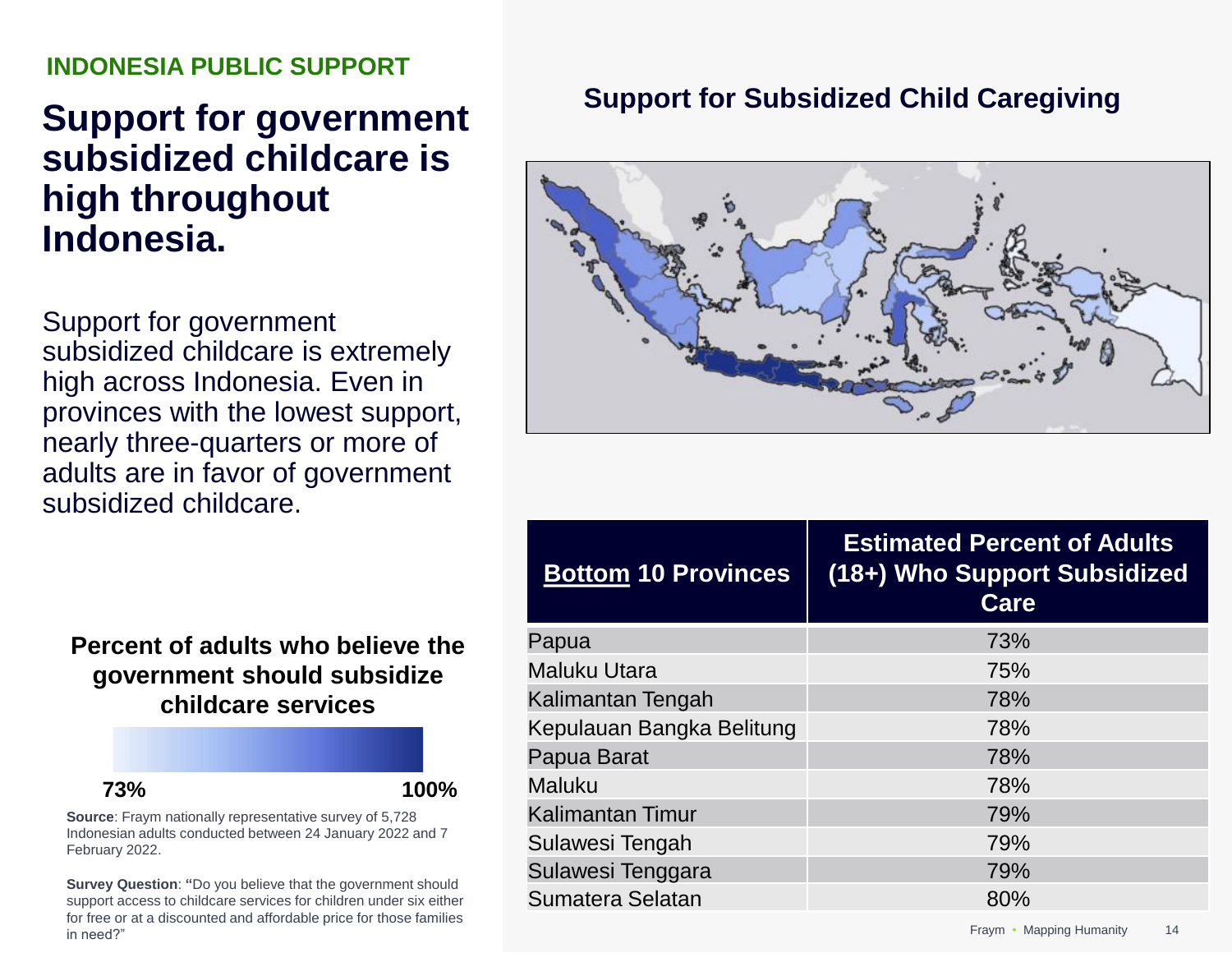### **INDONESIA PUBLIC SUPPORT**

**Most Indonesians believe the government should prioritize early childcare services above other educational programs in the country.**

66% of Indonesians believe that the government should prioritize improving access to safe and affordable childcare services more than primary schooling.

**Source**: Fraym nationally representative survey of 5,728 Indonesian adults conducted between 24 January 2022 and 7 February 2022.

**Survey Question:** "In your view, should the government prioritize improving access to safe and affordable childcare services more or less than the following...providing primary schooling?

## **Public Attitudes about Government Prioritization: Early Childcare Access versus Primary Schooling**